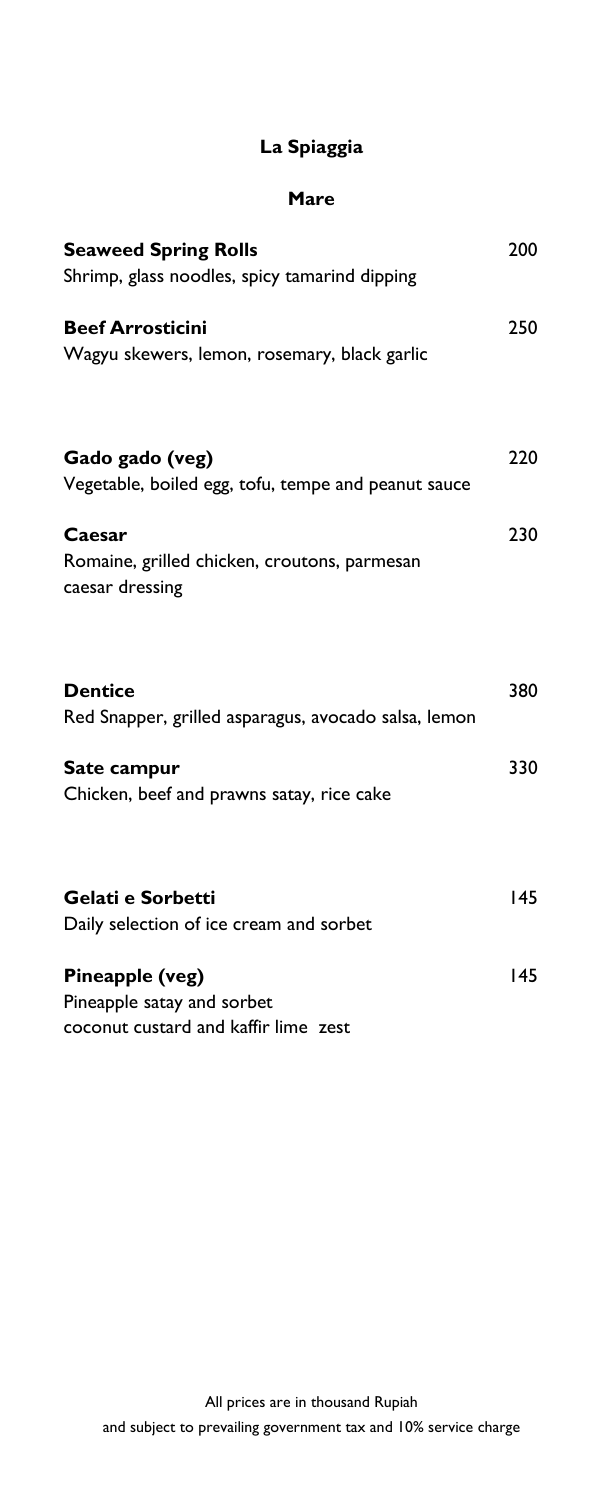### **Vento**

| Rice paper rolls (veg)                                                | 200 |
|-----------------------------------------------------------------------|-----|
| Crunchy vegetable, tofu                                               |     |
| avocado, coconut lime dipping                                         |     |
| <b>Burrata Artigianale</b>                                            | 300 |
| Tomatoes, basil, black olive, tamarillo vinaigrette                   |     |
| Tempe Bowl (w) (veg)                                                  | 200 |
| Greens, grains, vegetables, avocado                                   |     |
| pomegranate vinaigrette                                               |     |
| <b>Niçoise</b>                                                        | 250 |
| Grilled tuna, poached egg, green bean                                 |     |
| potato, lemon vinaigrette                                             |     |
| <b>Bistecca di Manzo</b><br>Grilled wagyu sirloin, vegetables, potato | 580 |
| rosemary oil, salt                                                    |     |
| Udang bumbu be pasih                                                  | 380 |
| Baked tiger prawns, grilled eggplant, herbs                           |     |
| Gelati e Sorbetti                                                     | 145 |
| Daily selection of ice cream and sorbet                               |     |
| Pineapple (veg)                                                       | 145 |
| Pineapple satay and sorbet                                            |     |
| coconut custard and kaffir lime zest                                  |     |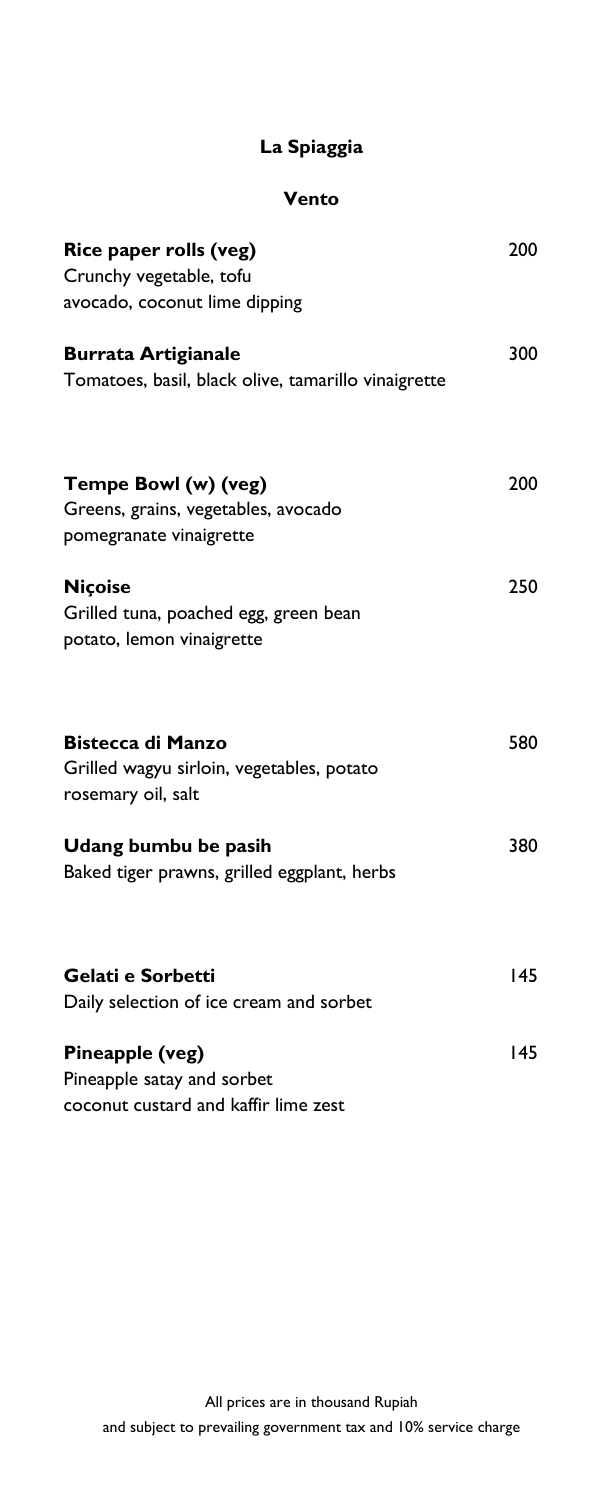### **Sole**

| Tuna sambal matah                                                                           | 220 |
|---------------------------------------------------------------------------------------------|-----|
| Grilled tuna, greens, seaweed                                                               |     |
| sambal of lemongrass, ginger flower, shallot and chili                                      |     |
| Bruschetta pomodoro e stracciatella                                                         | 180 |
| Grilled sourdough, fresh tomato                                                             |     |
| stracciatella, garlic, basil, olive oil                                                     |     |
| Insalata Mediterranea                                                                       | 250 |
| Greens, avocado, grilled vegetables                                                         |     |
| goat's cheese, aged balsamic vinaigrette                                                    |     |
| Salada kenus panggang<br>Grilled baby squid, chili-lime sambal<br>green mango and jicama    | 250 |
| Pepes ikan<br>Grilled fillet opakapaka wrapped in banana leaf<br>eggplant, holy basil, rice | 380 |
| Frittura di pesce                                                                           | 380 |
| Italian style fried seafood, zucchini, garlic, chilli                                       |     |
| Gelati e Sorbetti                                                                           | 145 |
| Daily selection of ice cream and sorbet                                                     |     |
| Pineapple (veg)                                                                             | 145 |
| Pineapple satay and sorbet                                                                  |     |
| coconut custard, kaffir lime zest                                                           |     |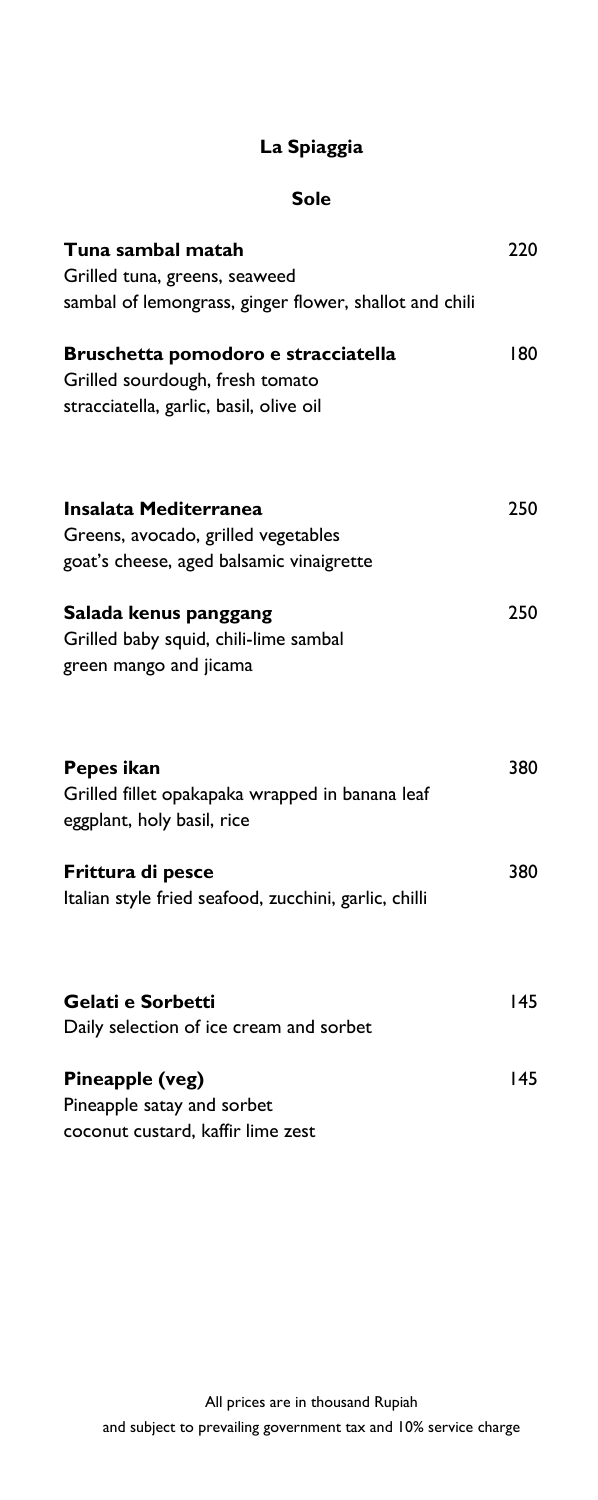|                                                       | <b>Cocktails</b>                  |               |
|-------------------------------------------------------|-----------------------------------|---------------|
| Classic Sangria                                       | <b>(Glass)</b> 205                | (Pitcher) 560 |
| Cognac, chilled red wine, Triple sec,                 |                                   |               |
| seasonal fruits, Sprite                               |                                   |               |
|                                                       |                                   |               |
| Herbojito                                             |                                   | 205           |
| Nusa Caña rum, honey, lemon, lime                     |                                   |               |
| soda, basil, mint                                     |                                   |               |
|                                                       |                                   |               |
| Piña colada                                           |                                   | 205           |
| Rum, Malibu, pineapple, coconut milk                  |                                   |               |
|                                                       |                                   |               |
| <b>Balinese Cooler</b>                                |                                   | 205           |
| Lemon-infused arak, cucumber, lime, chili, mint       |                                   |               |
|                                                       |                                   |               |
| <b>Bvlgari Cocktail</b>                               |                                   | 215           |
| Gin, Aperol, orange, lime, pineapple                  |                                   |               |
|                                                       |                                   |               |
| <b>Bombay Sapphire &amp; Fever Tree Tonic</b>         |                                   | 265           |
| Lemon peel, coriander                                 |                                   |               |
|                                                       |                                   |               |
|                                                       | <b>Non Alcoholic Cocktails</b>    |               |
| <b>B&amp;B Honeymoon</b>                              |                                   | 105           |
| Honey, lime, orange, pineapple                        |                                   |               |
|                                                       |                                   |               |
| <b>Virgin Herbojito</b>                               |                                   | 105           |
| Honey, basil, mint, lime, sprite                      |                                   |               |
|                                                       |                                   |               |
|                                                       | <b>Beers</b>                      |               |
| <b>Bintang</b>                                        |                                   | 95            |
| Heineken                                              |                                   | 110           |
| <b>Stark Craft beer</b>                               |                                   | 115           |
|                                                       |                                   |               |
|                                                       | <b>Juices</b>                     |               |
| Mango, orange, pineapple, watermelon                  |                                   | 90            |
|                                                       |                                   |               |
|                                                       | <b>Soft Drinks and Water</b>      |               |
| Coca-Cola, Diet Coke, Ginger Ale, Soda, Sprite, Tonic |                                   | 78            |
| <b>Fever Tree Tonic</b>                               |                                   | 95            |
| Acqua Panna, San Pellegrino (750 ml)                  |                                   | 150           |
|                                                       |                                   |               |
| Acqua Panna, San Pellegrino (250 ml)                  |                                   | 85            |
|                                                       | <b>Coffee and Tea</b>             |               |
|                                                       |                                   | 75            |
| Selection Illy coffees                                |                                   |               |
| Selection of organic teas and herbal infusions        |                                   | 70            |
|                                                       | All prices are in thousand Rupiah |               |

and subject to prevailing government tax and 10% service charge